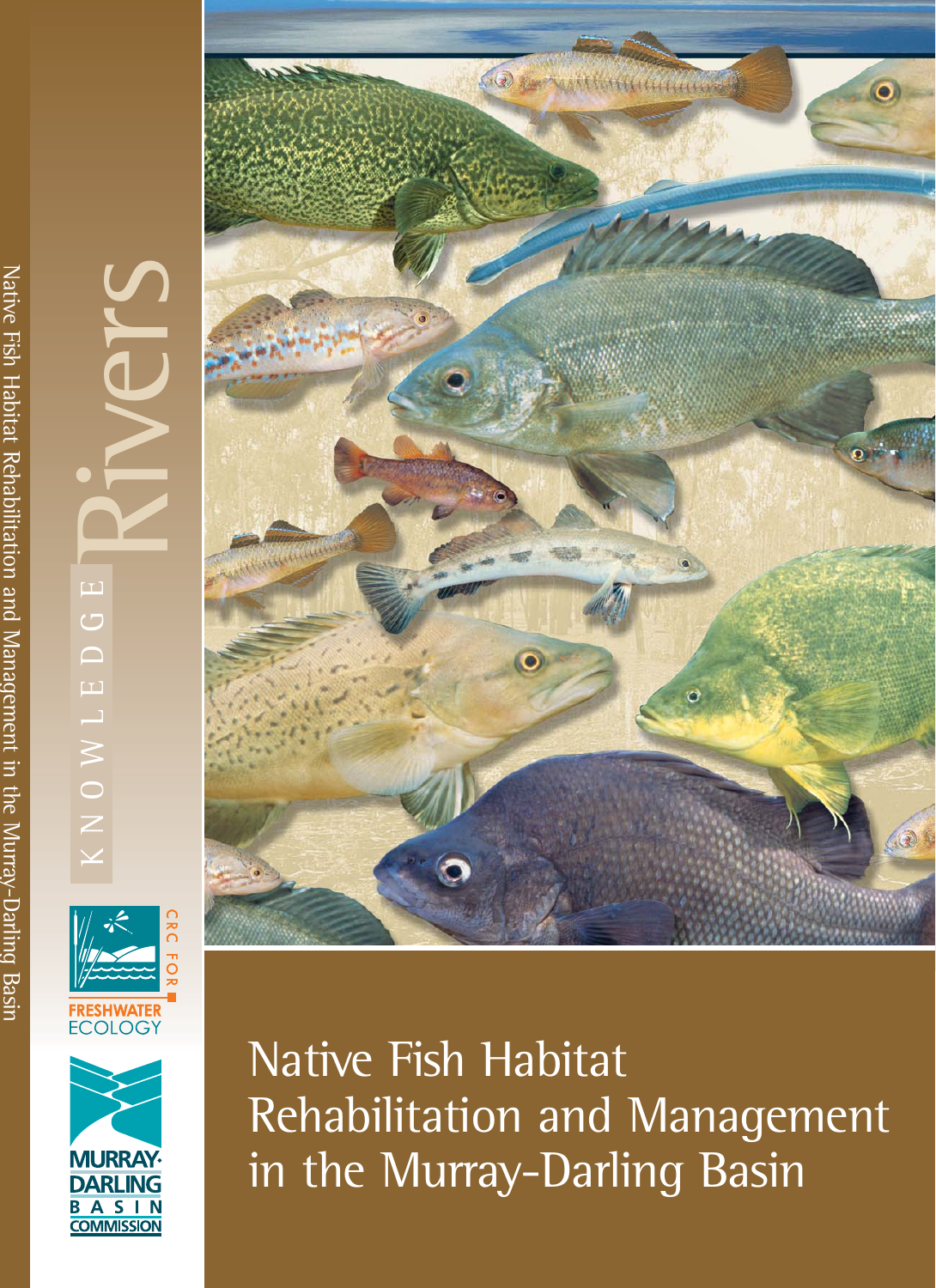*Native Fish Habitat Rehabilitation and Management in the Murray-Darling Basin*

*Statement, recommendations and supporting papers*

*Workshop held in Albury, NSW, 10–11 February 2004*

*Mark Lintermans Peter Cottingham and Ruth O'Connor (editors)*

#### **ACKNOWLEDGMENTS**

Thanks to all who presented papers at the workshop, and to all who assisted in organising it.

#### JUNE 2005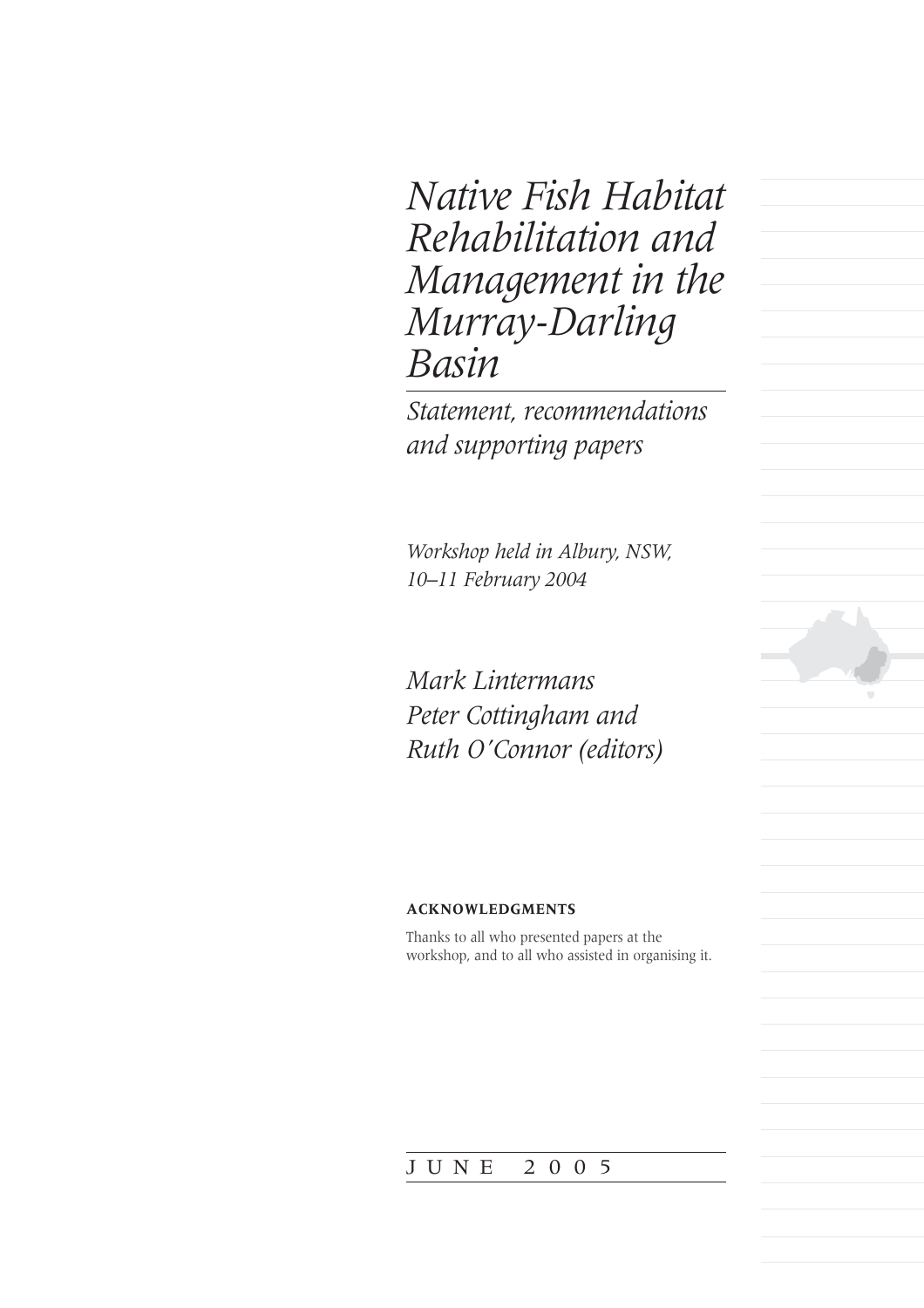Published by: Murray-Darling Basin Commission Postal Address: GPO Box 409, Canberra ACT 2601 Office location: Level 5, 15 Moore Street, Canberra City, Australian Capital Territory Telephone (02) 6279 0100; international + 61 2 6279 0100 Facsimile (02) 6248 8053; international + 61 2 6248 8053 E-Mail info@mdbc.gov.au Internet http://www.mdbc.gov.au

For further information contact the Murray-Darling Basin Commission office on (02) 6279 0100

This report may be cited as:

Lintermans, M., Cottingham, P. and O'Connor, R. (eds) 2005. *Native Fish Habitat Rehabilitation and Management in the Murray-Darling Basin: Statement, Recommendations and Supporting Papers. Proceedings of* a workshop held in Albury NSW, 10–11 February 2004. Murray-Darling Basin Commission, and Cooperative Research Centre for Freshwater Ecology, Canberra.

MDBC Publication No. 21/05

ISBN 1 921038 543

© Copyright Murray-Darling Basin Commission & CRC for Freshwater Ecology, 2005

This work is copyright. Graphical and textual information in the work (with the exception of photographs and the MDBC logo) may be stored, retrieved and reproduced in whole or in part, provided the information is not sold or used for commercial benefit and its source (*Native Fish Habitat Rehabilitation and Management in the Murray-Darling Basin: Statement, Recommendations and Supporting Papers*) is acknowledged. Such reproduction includes fair dealing for the purpose of private study, research, criticism or review as permitted under the *Copyright Act 1968*. Reproduction for other purposes is prohibited without prior permission of the Murray-Darling Basin Commission or the individual photographers and artists with whom copyright applies.

To the extent permitted by law, the copyright holders (including their employees and consultants) exclude all liability to any person for any consequences, including but not limited to all losses, damages, costs, expenses and any other compensation, arising directly or indirectly from using this report (in part or in whole) and any information or material contained in it.

The contents of this publication do not purport to represent the position of the Murray-Darling Basin Commission. They are presented to inform discussion for improvement of the Basin's natural resources.

Cover photo credits: Gunther Schmida Fish images © Gunther Schmida, Michael Hammer Background image Barmah-Millewa forest wetlands © AM Photography/Arthur Mostead

Ref. No. MDBC10383

This publication is printed on Monza Satin, a 50% recycled and coated paper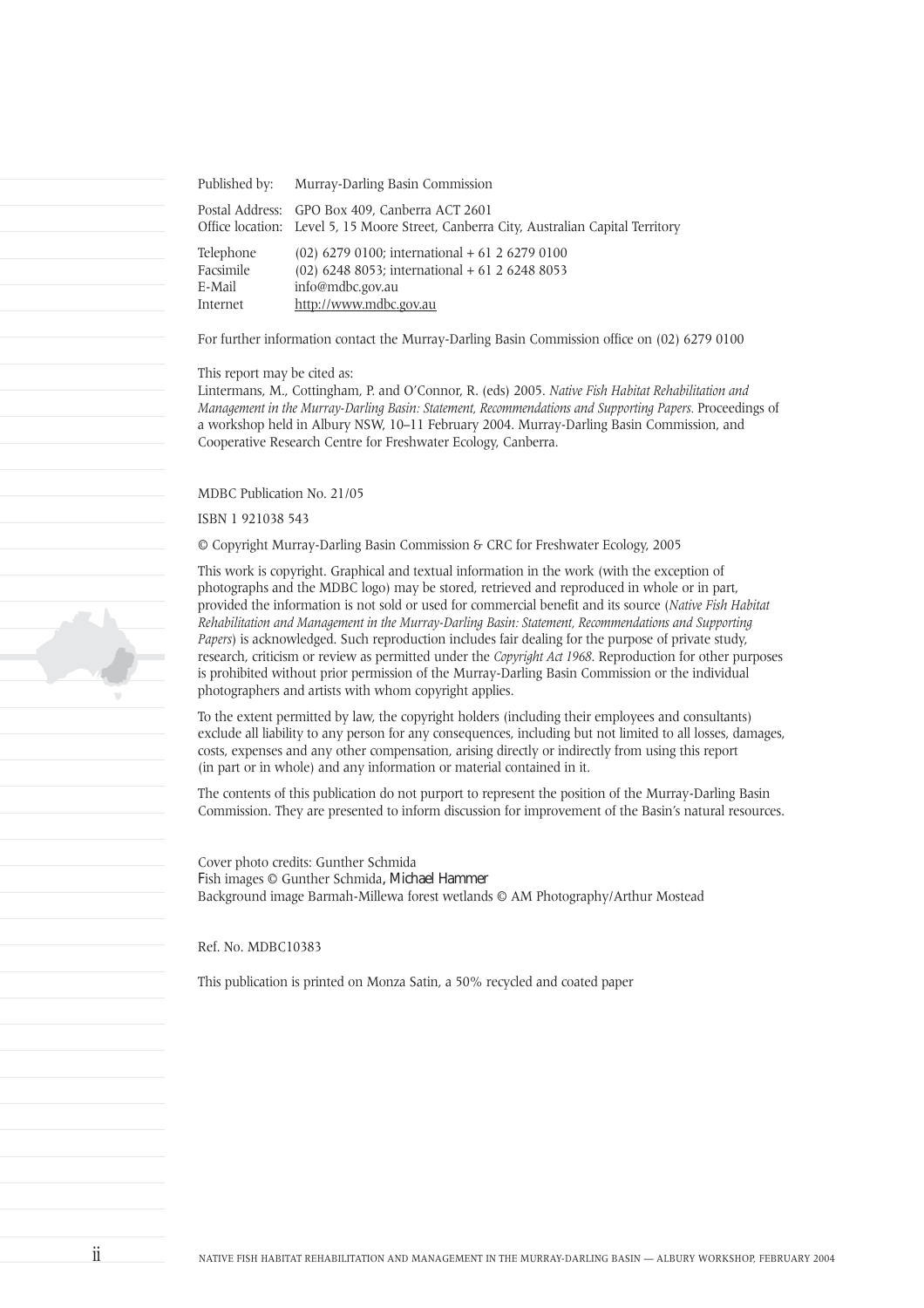| STATEMENT AND GENERAL RECOMMENDATIONS                                                                   | 1  |  |
|---------------------------------------------------------------------------------------------------------|----|--|
|                                                                                                         | 2  |  |
| Specific recommendations arising from the workshop<br>Protecting aquatic habitats.                      | 2  |  |
| Managing rivers holistically                                                                            | 2  |  |
| Involving the stakeholders in protecting and restoring rivers                                           | 3  |  |
| Building knowledge and capacity for integrated management of aquatic habitats                           | 3  |  |
| Demonstration reaches                                                                                   | 4  |  |
| Priority research needs                                                                                 | 5  |  |
|                                                                                                         |    |  |
| <b>FOREWORD</b>                                                                                         | 7  |  |
| Scott Keyworth                                                                                          |    |  |
|                                                                                                         |    |  |
| <b>WELCOME TO COUNTRY</b>                                                                               | 8  |  |
| <b>KEYNOTE PRESENTATIONS</b>                                                                            | 9  |  |
| Rehabilitation of fish habitats in the Murray-Darling Basin -                                           |    |  |
| where have we been and where are we going?                                                              | 9  |  |
| John D. Koehn                                                                                           |    |  |
| The Native Fish Strategy and demonstration reaches                                                      | 18 |  |
| Jim Barrett                                                                                             |    |  |
|                                                                                                         |    |  |
| <b>STATE AND TERRITORY UPDATES</b>                                                                      | 25 |  |
| Habitat protection and restoration in Victoria - a brief overview                                       | 25 |  |
| P. Clunie, J. Koehn, P. Bennett and T. O'Brien                                                          |    |  |
| Management of freshwater habitats in Queensland                                                         | 28 |  |
| Maria Bavins                                                                                            |    |  |
| Fish habitat rehabilitation and management in South Australia                                           | 32 |  |
| Qifeng Ye                                                                                               |    |  |
| Aquatic habitat protection and restoration in NSW (Murray-Darling Basin) -                              |    |  |
| a brief overview<br>Craig Copeland                                                                      | 34 |  |
|                                                                                                         |    |  |
| Management and rehabilitation of aquatic habitat in the Australian Capital Territory<br>Mark Lintermans | 41 |  |
|                                                                                                         |    |  |
| <b>OTHER PAPERS PRESENTED</b>                                                                           | 43 |  |
| Of sand slugs and fish restoration: the Granite Creeks saga                                             | 43 |  |
| N.R. Bond and P.S. Lake                                                                                 |    |  |
| Restoring structural woody habitat in the River Murray                                                  | 50 |  |
| Simon J. Nicol, Jason A. Lieschke, Jarod P. Lyon and Victor Hughes                                      |    |  |
| Legislative approach to protecting and enhancing aquatic habitats in New South Wales                    | 63 |  |
| Adam Vey                                                                                                |    |  |
| Making wetlands more fish friendly                                                                      | 66 |  |
| Anne Jensen                                                                                             |    |  |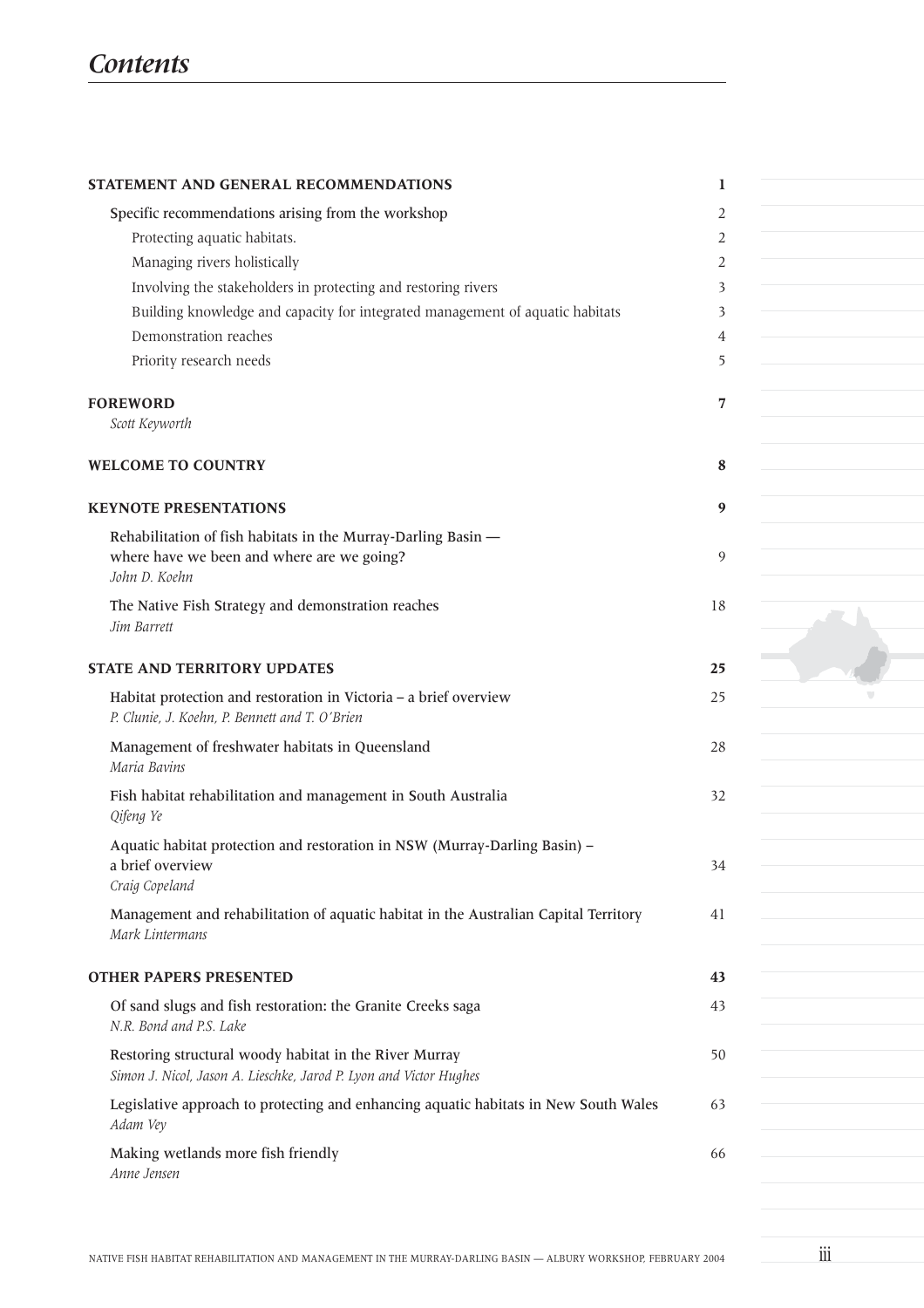| Sand slugs and fish movement in the Murrumbidgee River: can you restore and maintain<br>deepwater habitats in sediment-impacted large rivers?<br>Mark Lintermans | 77 |
|------------------------------------------------------------------------------------------------------------------------------------------------------------------|----|
| Review of native fish habitat associations and development of guidelines for fish habitat<br>management in the Murray-Darling Basin<br>Simon Treadwell           | 88 |
| <b>POSTER PRESENTATION</b>                                                                                                                                       | 95 |
| River rehabilitation via redundant weir removal<br>Rebecca Richardson                                                                                            | 95 |
| <b>APPENDICES</b>                                                                                                                                                | 97 |
| Appendix 1: Other knowledge needs and questions for research, management<br>and community stakeholder groups                                                     | 97 |
| <b>LIST OF PARTICIPANTS</b>                                                                                                                                      | 98 |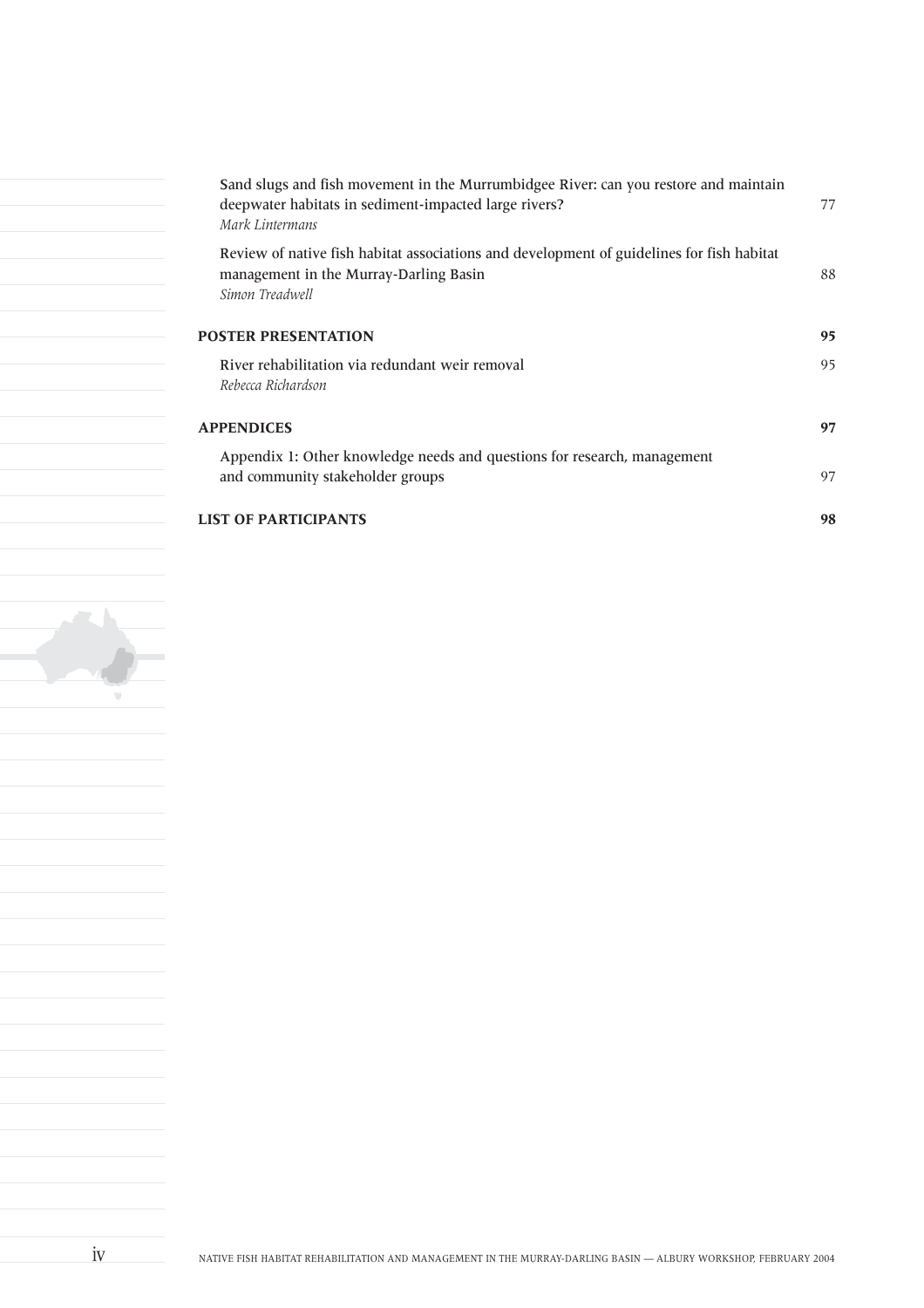## *Introduction*

1. We, the participants of the workshop on Fish Habitat Rehabilitation and Management in the Murray-Darling Basin, held in Albury on 10–11 February 2004, and representing a range of stakeholders, professions and interests, call upon the Commonwealth and State and Territory Governments and other agencies, community groups and those with an interest in the management and rehabilitation of aquatic ecosystems to receive, adopt and support the following statement and recommendations arising from consideration of expert papers and discussions.

### *Summary*

2. Aquatic systems of the Murray-Darling Basin are complex and diverse, incorporating rivers, lakes, floodplains, wetlands, ephemeral water bodies, and groundwater systems, all of which may serve as important habitat for native freshwater fish. Aquatic systems vary through time and from place to place, and their boundaries are often difficult to define. Furthermore these systems do not act in isolation, but reflect changes in adjacent terrestrial environments. Consequently, aquatic systems cannot be independently partitioned from their terrestrial counterparts. The maintenance of functioning wetland and floodplain habitats was recognised as a critical element to sustaining in-channel fish populations. However, a comprehensive review of the management and research needs of wetland and floodplain habitats was beyond the scope of the workshop, which largely concentrated on the management and rehabilitation of in-channel or riparian habitat. It is recommended that the management and rehabilitation of wetland and floodplain habitats in the Murray-Darling Basin be the subject of a future workshop, to allow full consideration of the issues, techniques and solutions that are available for these habitats.

- 3. Habitat degradation is one of the greatest threats to freshwater aquatic systems in Australia, and a concerted effort is required to prevent further degradation and to rehabilitate river systems. The protection and restoration of native fish habitats is a priority if the decline in native fish communities in the Murray-Darling Basin is to be reversed. There have been substantial advances in our understanding of the habitat requirements of native fish species, and in the techniques available for rehabilitating specific fish habitats that will assist this endeavour.
- 4. We now recognise instances where historical river and catchment management works have been to the detriment of both the quantity and quality of aquatic (including riparian) habitats. However, work over recent decades by State and Commonwealth agencies and community groups has now developed adequate frameworks to guide rehabilitation activities. Further loss of aquatic habitat is unacceptable, and agencies and other stakeholders must be proactive in protecting existing high quality habitats, and work towards rehabilitating or enhancing stressed aquatic habitats. Management and rehabilitation of aquatic habitats should not just be viewed as a 'fish' issue, but must be considered in the broader context of catchment and natural resource management.
- 5. Strategic frameworks are required to promote coordinated and integrated stakeholder input to aquatic habitat management and restoration. Some States have developed frameworks to guide future rehabilitation activities. However, some Basin jurisdictions still lack these strategic frameworks. Framework development is considered to be a priority.
- 6. The rehabilitation of habitat, and restoration of native fish communities across the Basin, will require long-term commitment by agencies, governments and community stakeholders, including indigenous communities. Conservation and rehabilitation of fish habitats cannot be secured by government agencies alone, and the workshop recognised and acknowledged that the full range of stakeholders must be clearly identified and involved from the inception of habitat management and rehabilitation programs.

1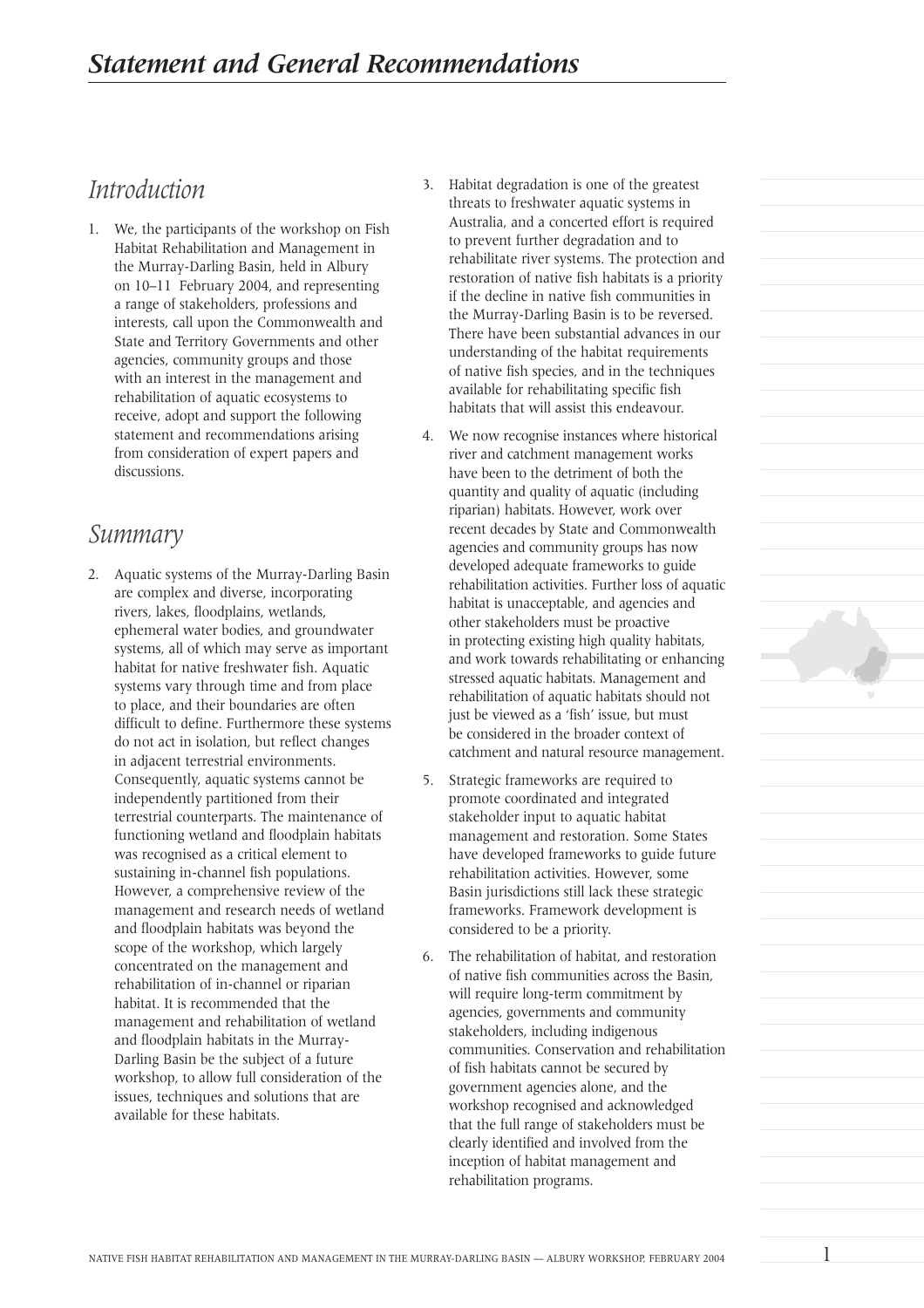

7. The workshop recognises that while there have been many examples of work to rehabilitate native fish habitat in recent decades, monitoring of the physical and biological outcomes has been limited. It has been estimated that well designed monitoring and evaluation components of a project may be 7–10 times the cost of actual physical works (Rutherfurd *et al*. 1999, 2004). It was recognised at the workshop that only a limited number of rehabilitation projects are likely to have sufficient resources available for high quality monitoring and evaluation programs. It was also recognised that underresourced programs that adopt sub-optimal experimental designs, inappropriate timescales or geographic scales, inappropriate response indicators (or all of these) may consume an inordinate proportion of project resources but deliver little useful information. It is better to monitor a few interventions well, than all interventions poorly. High priority should be given to evaluation and reporting when a project is likely to generate knowledge that can inform or be adopted for habitat rehabilitation elsewhere.

# *Specific recommendations arising from the workshop*

The following specific recommendations have been formulated to guide future habitat rehabilitation and management actions. Recommendations 1–13 and 18 apply generally to habitat management and rehabilitation programs (including demonstration reaches), while recommendations 14–17 apply specifically to demonstration reaches, as proposed in the Native Fish Strategy (NFS) and the NFS Investment Plan.

#### *Protecting aquatic habitats*

While many aquatic habitats are degraded, some are in a relatively healthy condition. It has been well documented that the cost of rehabilitating degraded habitats exceeds the cost of protection by several orders of magnitude (Balmford *et al*. 2002). Further degradation of aquatic habitats is, therefore, unacceptable on economic as well as ecological grounds. Some jurisdictions have commenced inventory programs to gather information on the diversity and status of aquatic habitats, but significant knowledge gaps exist for large areas of the Basin.

- 1. A Basin-wide inventory of fish habitats and their condition is urgently required if priority areas for protection or investment are to be identified.
- 2. Habitats in good condition should be identified and protected from further degradation.

#### *Managing rivers holistically*

There has been a tendency in the past to manage terrestrial systems and aquatic systems separately, and to manage components of aquatic habitat (e.g. wetlands, snags, flow) independently. A more holistic approach to river management requires recognition of the links between adjacent habitats as well as the links between adjacent land uses and their potential impacts on aquatic habitats.

3. Management of freshwater ecosystems should be incorporated into catchment management planning (where this has not already occurred) to provide better coordination in natural resource management.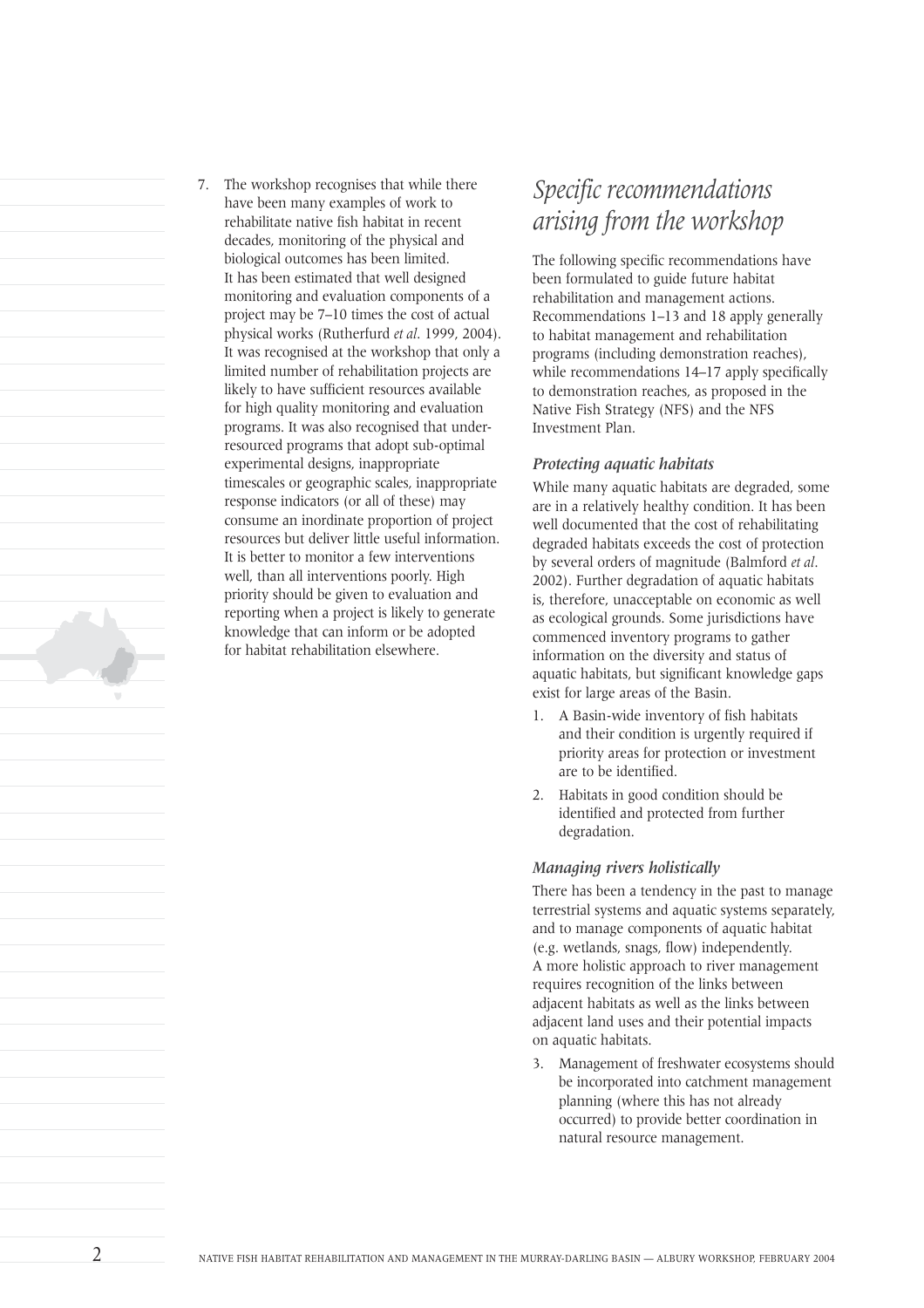4. Habitat degradation is only one of a number of threats facing aquatic biota. The workshop participants emphasised the need to address multiple threats within a river reach simultaneously, thus improving the likelihood that management interventions would have positive results in the shortest possible time.

#### *Involving the stakeholders in protecting and restoring rivers*

If habitat rehabilitation is to be successful in the long term, stakeholders need to be informed and engaged about the current condition, threats, values and potential management options. Information sharing between all stakeholders is essential, and it was recognised at the workshop that community stakeholders possess a considerable appreciation of how aquatic systems have changed through time. The workshop recognised that there are a number of existing networks through which information on aquatic habitats can be disseminated, and that such networks should be used and promoted. More specifically the workshop recommended the following:

- 5. Social science and communication specialists should be consulted on the best methods for disseminating information and encouraging stakeholder participation, and the use of extension officers in native fish habitat programs should be investigated.
- 6. A comprehensive education and informationsharing program needs to be developed, which clearly identifies target groups. partners and messages, and also provides information on the diversity, current threats and management options available for aquatic habitats across the Basin.
- 7. Stakeholders should be included in the process of defining the value of aquatic habitats, current threats and potential solutions. Simple, small coordinated community activities can play a large part in halting and reversing habitat decline.

#### *Building knowledge and capacity for integrated management of aquatic habitats*

The general requirement for holistic management of aquatic habitats is often impeded by inappropriately short timeframes for collecting information, or by perceived quick fixes such as fish stocking. Holistic management of aquatic

habitats will be enhanced if rehabilitation programs have ready access to relevant ecological information and restoration guidelines, are adequately resourced and have wide and ongoing stakeholder support.

Habitat rehabilitation in Australian streams is a relatively new field with few precedents. Adoption of an Adaptive Experimental Management (AEM) approach to habitat rehabilitation provides an opportunity to 'learn by doing' and so extend the knowledge base from which we can make management and rehabilitation decisions. AEM encourages the setting of specific hypotheses that may be tested by rehabilitation projects. Implicit in the AEM cycle (see Figure 2 in Koehn (this proceedings)) is monitoring and evaluation of the ecological responses and outcomes that in turn can inform future management decisions. As rehabilitation is likely to require many years, but individual projects are of limited duration, it will be important to consider and plan for the potential impact of natural climate variability (e.g. floods, droughts), bushfires and other natural or human-induced events.

The workshop recommended the following:

- 8. All interventions should be considered an opportunity to increase our knowledge of fish habitat rehabilitation. The implementation of appropriate, effective and rigorous monitoring programs to generate such new knowledge is considered an integral part of habitat rehabilitation.
- 9. Conceptual models need to be developed so that the scale and the type of disturbance to be addressed are clear and match the scale of proposed management interventions.
- 10. Stakeholders' knowledge, values, and understanding of the history of particular disturbances need to be considered when developing rehabilitation objectives and designing works.
- 11. Priority should be given to the development of strategic State-wide frameworks for setting priorities and guiding aquatic habitat management and restoration.
- 12. An AEM approach should be adopted whereby rehabilitation goals and hypotheses are clearly defined at the start of a project, appropriate monitoring is implemented, and evaluation and feedback occurs so that new knowledge is shared. We need to recognise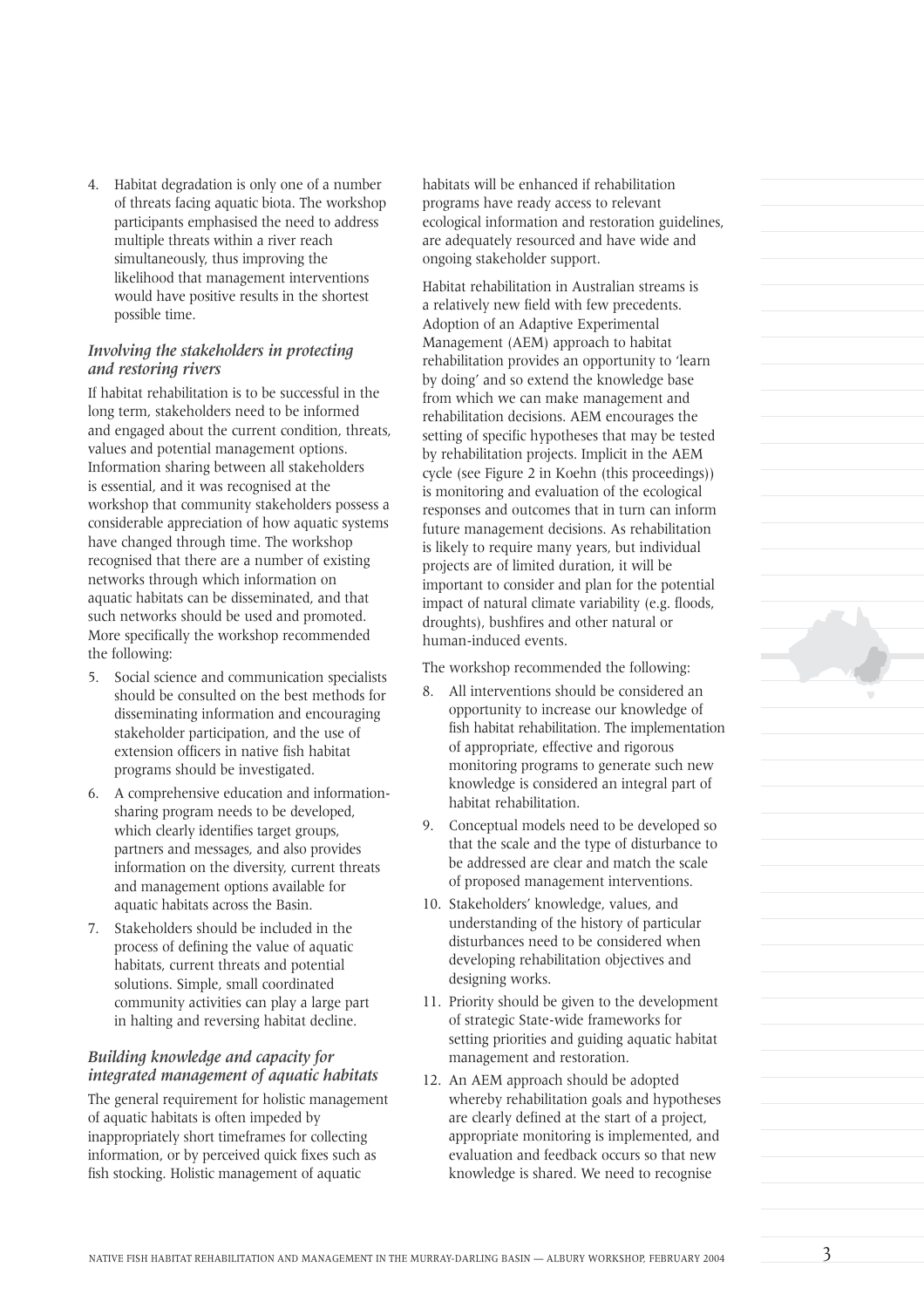that the initial recovery trajectory/response may not be in the direction we expected. Therefore long-term monitoring needs to be incorporated to assess long-term trends.

13. Activities to rehabilitate one habitat must not be detrimental to another habitat (whether aquatic or terrestrial). For example, the removal of large woody debris from floodplains for use in in-stream re-snagging programs can have dramatic impacts on terrestrial reptile and invertebrate faunas.

#### *Demonstration reaches*

The workshop recommended the following:

- 14. Demonstration reaches should be established in each State/Territory jurisdiction within the Basin as soon as possible in order to raise the profile of aquatic habitat rehabilitation and promote community interest and participation.
- 15. The objectives and expected outcomes of individual demonstration reaches must be clearly defined at the commencement of the project.
- 16. The establishment of demonstration reaches needs to be viewed as a long-term commitment by all stakeholders in order for the demonstrations to be successful.
- 17. There is a need and role for the establishment of coordination mechanisms for the settingup of demonstration reaches, to ensure that communication is effective, open, timely and targeted.

#### **Background to the concept of demonstration reaches**

The Murray-Darling Basin Commission's Native Fish Strategy (NFS) proposes the establishment of demonstration reaches as a mechanism for delivering outcomes in native fish conservation. Demonstration reaches are designed to showcase the potential benefits for native fish when all the necessary river-management works, including habitat protection or rehabilitation, are integrated and focused in one place. The concept, developed as a knowledge transfer component of the NFS, is to coordinate and enhance rehabilitation programs as one large project under an adaptive management framework.

Large demonstration reaches (perhaps 100 km in length) will be established in each State of the Murray-Darling Basin. The major factors or issues affecting native fish populations in each reach will be documented in collaboration with local communities. A program will then be implemented that addresses the major issues concurrently. A thorough scientific investigation will assess the ecological and native fish responses to actions, and results will be widely publicised among stakeholders and the Basin community. The criteria for selecting demonstration reaches have been listed in the Investment Plan for the NFS (see http://www.mdbc.gov.au) and include river reaches that are:

- degraded but able to demonstrate results from rehabilitation actions;
- able to gain strong community support;
- substantial, accessible and visible to the public;
- able to trial rehabilitation techniques and approaches;
- able to give examples of solutions to problems;
- able to transfer solutions to other sites;
- affected by several different threats or ecological issues; and
- able to allow the testing of scientific hypotheses and the measurement and monitoring of results.

It is anticipated that the selection of demonstration reaches will be by competitive nomination, and assessed by State jurisdictions and the Murray-Darling Basin Commission, according to the criteria described above.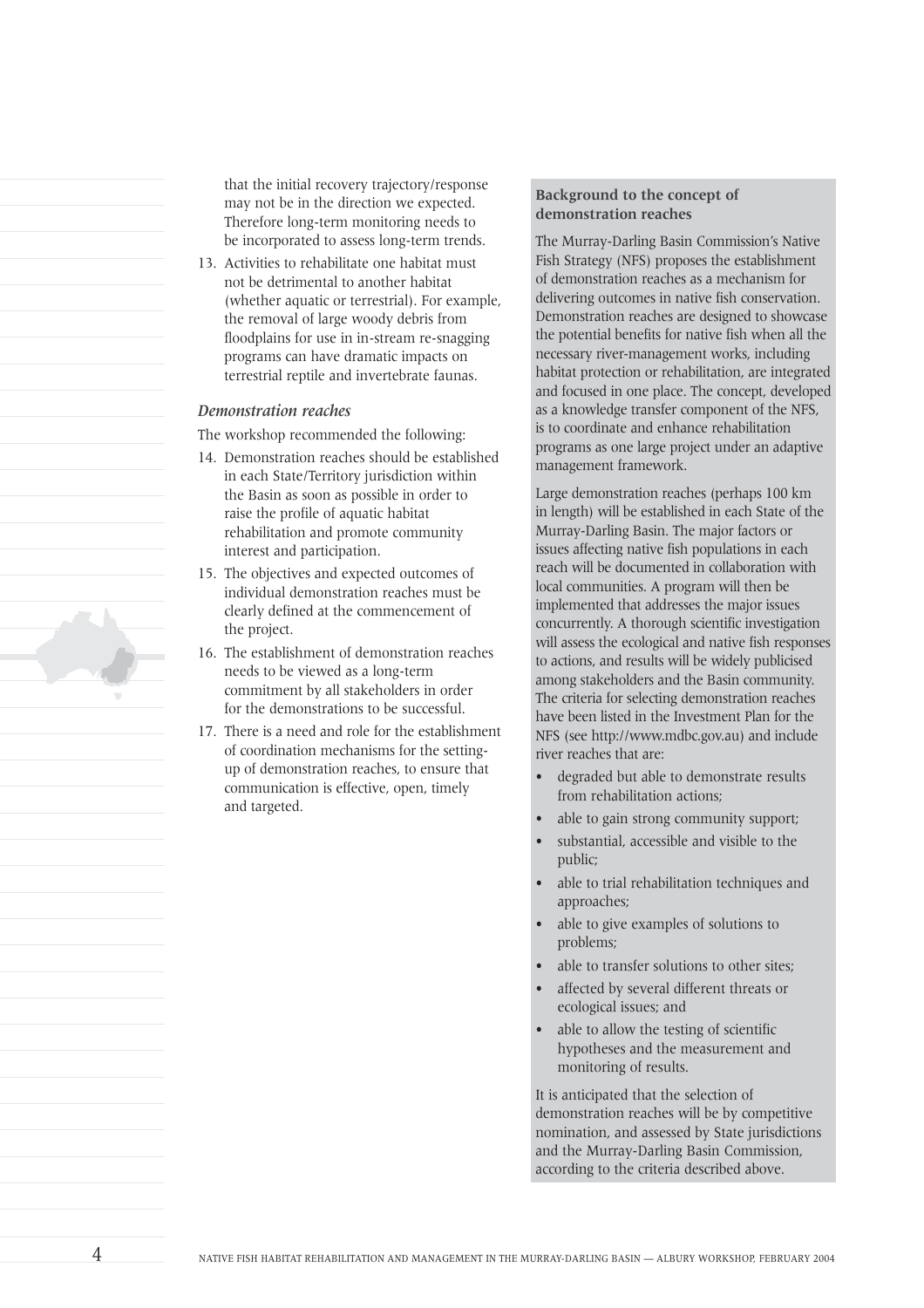#### *Priority research needs*

The workshop participants identified a number of knowledge gaps and information needs for a range of stakeholder groups, notably research, management and community stakeholders. The top priority information needs (as ranked by workshop participants) for each stakeholder group are listed in **Table 1**. It was recognised at the workshop that these priorities may change as knowledge grows.

The workshop recommended the following:

18. A long-term Research and Investigations program should be established by the Murray-Darling Basin Commission and other relevant organisations and institutions to address the priority information needs in Table 1.

Additional knowledge needs identified by the workshop participants are listed in Appendix 1. These knowledge needs were not considered the highest priority, but still represent significant information gaps which should be addressed if habitat rehabilitation, based on information about restoration ecology, is to progress.

## *References*

Balmford, A. *et al.* 2002. Economic reasons for conserving wild nature. *Science* 297 (5583): 950-953.

Rutherfurd, I.D., Jerie, K. and Marsh, N. 1999. *A Rehabilitation Manual for Australian Streams, Volume 2*. Land and Water Resources Research and Development Corporation, and Cooperative Research Centre for Catchment Hydrology. 400 pp.

Rutherfurd, I.D., Ladson, A.R. and Stewardson, M., 2004. Evaluating stream rehabilitation projects: reasons not to, and approaches if you have to. *Australian Journal of Water Resources* 8(1):57-68.

| Priority knowledge needs and questions                                                                                             | Research | Management | Community |
|------------------------------------------------------------------------------------------------------------------------------------|----------|------------|-----------|
| What are the habitat requirements for aquatic species at<br>different life-stages?                                                 | X        |            |           |
| How can we restore specific habitat features<br>(e.g. macrophytes)?                                                                | X        |            |           |
| What is the transferability of current knowledge to different<br>geographic areas and projects?                                    | X        | X          |           |
| We need quantitative autecological information on the<br>population dynamics of native fish.                                       | X        |            |           |
| Will proposed rehabilitation activities gain stakeholder<br>acceptance?                                                            |          | X          |           |
| What is the likelihood of success of rehabilitation actions?                                                                       |          | X          |           |
| We need an accessible repository of available information<br>on habitat rehabilitation.                                            |          | X          |           |
| We need specific technical information for habitat rehabilitation<br>(i.e. how much, how long, where, when, what cost, etc).       |          | X          |           |
| How do we communicate appropriately and effectively<br>with stakeholders? (need to utilise expertise from the<br>social sciences). |          |            | X         |
| How do we access knowledge from stakeholders, including<br>traditional owners? And how do we utilise stakeholder<br>knowledge?     |          |            | X         |
| How can we quantify and explain the ecological and<br>economic benefits and values of rehabilitation?                              |          |            | X         |
| How do we capture or identify stakeholder values and<br>stakeholder commitment?                                                    |          |            | X         |

Table 1. Priority knowledge needs and questions for research, management and community stakeholder groups